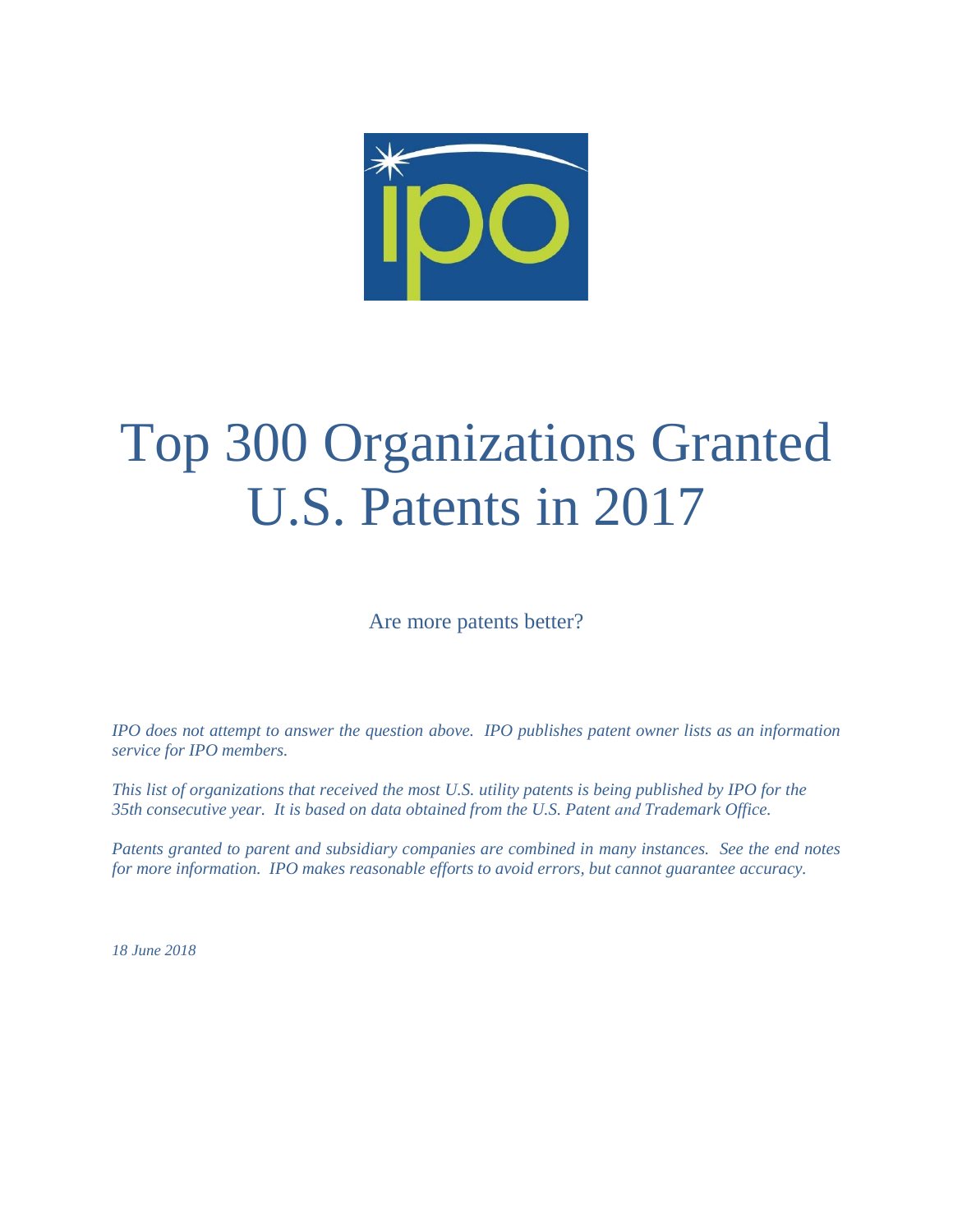Use care in interpreting the "percent change from 2016" column. The total number of patents granted by the USPTO in 2017 was 318,829, up 5 percent from 2016. The percent change for an individual organization could be affected by mergers, acquisitions, divestitures, inconsistent treatment of subsidiaries in 2016 and 2017, and many other factors.

| <b>Rank</b>    | <b>Organization</b>                                  | 2017<br><b>Patents</b> | <b>Percent</b><br><b>Change</b><br><b>From 2016</b> | <b>Rank</b> | <b>Organization</b>                             | 2017<br><b>Patents</b> | <b>Percent</b><br><b>Change</b><br><b>From 2016</b> |
|----------------|------------------------------------------------------|------------------------|-----------------------------------------------------|-------------|-------------------------------------------------|------------------------|-----------------------------------------------------|
| 1              | <b>International Business</b>                        | 8,996                  | 10.8                                                | 38          | Cisco Technology, Inc.                          | 989                    | 0.2                                                 |
|                | Machines Corp.                                       |                        |                                                     | 39          | Koninklijke Philips N.V.                        | 973                    | $-14.2$                                             |
| $\overline{2}$ | Samsung Electronics Co., Ltd.                        | 5,810                  | 5.3                                                 |             | <b>Semiconductor Energy</b>                     | 973                    | $-8.3$                                              |
| 3              | Intel Corp.                                          | 3,726                  | 8.4                                                 |             | Laboratory Co., Ltd.                            |                        |                                                     |
| 4              | Canon K.K.                                           | 3,664                  | $-5.5$                                              | 41          | SK Hynix Inc.                                   | 938                    | $-18.1$                                             |
| 5              | Alphabet Inc.                                        | 3,065                  | new                                                 | 42          | Texas Instruments, Inc.                         | 923                    | 3.9                                                 |
| 6              | General Electric Co.                                 | 2,989                  | 14.2                                                | 43          | Denso Corp.                                     | 863                    | 18.7                                                |
| 7              | Qualcomm, Inc.                                       | 2,728                  | $-14.3$                                             | 44          | Honda Motor Co., Ltd.                           | 854                    | $-1.9$                                              |
| 8              | LG Electronics Inc.                                  | 2,696                  | 10.0                                                | 45          | Western Digital Corp.                           | 837                    | $-27.4$                                             |
| 9              | Microsoft Corp.                                      | 2,601                  | 1.7                                                 | 46          | NEC Corp.                                       | 816                    | $-7.8$                                              |
| 10             | <b>Taiwan Semiconductor</b>                          | 2,408                  | 6.1                                                 | 47          | Micron Technology, Inc.                         | 807                    | $-9.3$                                              |
|                | Manufacturing Co., Ltd.                              |                        |                                                     | 48          | Globalfoundries Inc.                            | 782                    | $-73.9$                                             |
| 11             | Samsung Display Co., Ltd.                            | 2,266                  | 11.3                                                | 49          | The Dow Chemical Co.                            | 765                    | 7.8                                                 |
| 12             | Apple, Inc.                                          | 2,225                  | 5.6                                                 | 50          | Oracle International Corp.                      | 753                    | 12.1                                                |
| 13             | Sony Corp.                                           | 2,116                  | $-2.5$                                              | 51          | <b>Halliburton Energy</b>                       | 738                    | 25.6                                                |
| 14             | Toyota Jidosha K.K.                                  | 2,015                  | 23.6                                                |             | Services, Inc.                                  |                        |                                                     |
| 15             | Amazon Technologies, Inc.                            | 1,960                  | 15.2                                                | 52          | Verizon                                         | 715                    | $-5.5$                                              |
| 16             | Toshiba Corp.                                        | 1,891                  | $-1.5$                                              | 53          | Shenzhen China                                  | 709                    | 30.5                                                |
| 17             | Ford Global Technologies, LLC                        | 1,876                  | 18.4                                                |             | <b>Star Optoelectronics</b>                     |                        |                                                     |
| 18             | <b>Dell Technologies</b>                             | 1,681                  | 3.2                                                 |             | Technology Co., Ltd.                            |                        |                                                     |
| 19             | Telefonaktiebolaget                                  | 1,551                  | $-0.1$                                              | 54          | Brother Kogyo K.K.                              | 705                    | $-31.3$                                             |
|                | <b>LM</b> Ericsson                                   |                        |                                                     | 55          | Fujifilm Corp.                                  | 691                    | $-1.2$                                              |
| 20             | <b>Siemens AG</b>                                    | 1,538                  | 3.6                                                 | 56          | Schlumberger Technology Corp.                   | 680                    | $-0.7$                                              |
| 21             | Fujitsu Ltd.                                         | 1,531                  | $-2.1$                                              | 57          | Sharp Corp.                                     | 679                    | $-20.5$                                             |
| 22             | Huawei Technologies Co., Ltd.                        | 1,472                  | 18.6                                                | 58          | <b>Infineon Technologies AG</b>                 | 677                    | 8.7                                                 |
| 23             | United Technologies Corp.                            | 1,423                  | 23.0                                                | 59          | STMicroelectronics, Inc.                        | 675                    | $-9.2$                                              |
| 24             | Medtronic Inc.                                       | 1,414                  | $-1.9$                                              | 60          | Facebook, Inc.                                  | 660                    | 33.0                                                |
| 25             | Seiko Epson Corp.                                    | 1,404                  | $-17.1$                                             | 61          | LG Chem., Ltd.                                  | 634                    | 24.6                                                |
| 26             | Nokia Corp.                                          | 1,381                  | new                                                 | 62          | <b>Kyocera Document</b>                         | 632                    | $-17.1$                                             |
| 27             | <b>BOE</b> Technology                                | 1,376                  | 40.8                                                |             | Solutions Inc.                                  |                        |                                                     |
|                | Group Co., Ltd.                                      |                        |                                                     | 63          | HP Inc.                                         | 630                    | $-4.1$                                              |
| 28             | Panasonic Intellectual Property                      | 1,338                  | $-4.6$                                              | 64          | Olympus Corp.                                   | 613                    | 9.5                                                 |
|                | Management Co., Ltd.                                 |                        |                                                     | 65          | LG Display Co., Ltd.                            | 604                    | $-5.6$                                              |
| 29             | Hyundai Motor Co.                                    | 1,295                  | 20.3                                                | 66          | 3M Innovative Properties Co.                    | 602                    | 11.5                                                |
| 30             | AT&T Corp.                                           | 1,263                  | $-0.2$                                              |             | NXP USA, Inc.                                   | 602                    | new                                                 |
| 31             | Boeing Co.                                           | 1,171                  | 10.2                                                | 68          | Renesas Electronics Corp.                       | 601                    | 2.0                                                 |
| 32             | Robert Bosch GmbH                                    | 1,158                  | 3.1                                                 | 69          | Caterpillar Inc.                                | 595                    | 15.5                                                |
| 33             | Johnson & Johnson                                    | 1,147                  | 18.7                                                | 70          | Applied Materials, Inc.                         | 590                    | $-1.9$                                              |
| 34             | Mitsubishi Denki K.K.                                | 1,142                  | 11.5                                                | 71          | Xerox Corp.                                     | 586                    | $-30.0$                                             |
| 35             | Ricoh Co., Ltd.                                      | 1,140                  | $-23.2$                                             | 72          | <b>Electronics</b> and                          | 585                    | $-12.8$                                             |
| 36             | <b>GM Global Technology</b><br><b>Operations LLC</b> | 1,063                  | $-4.9$                                              |             | Telecommunications<br><b>Research Institute</b> |                        |                                                     |
| 37             | Honeywell International Inc.                         | 1,036                  | 20.8                                                | 73          | Fuji Xerox Co., Ltd.                            | 569                    | $-1.9$                                              |

**www.ipo.org**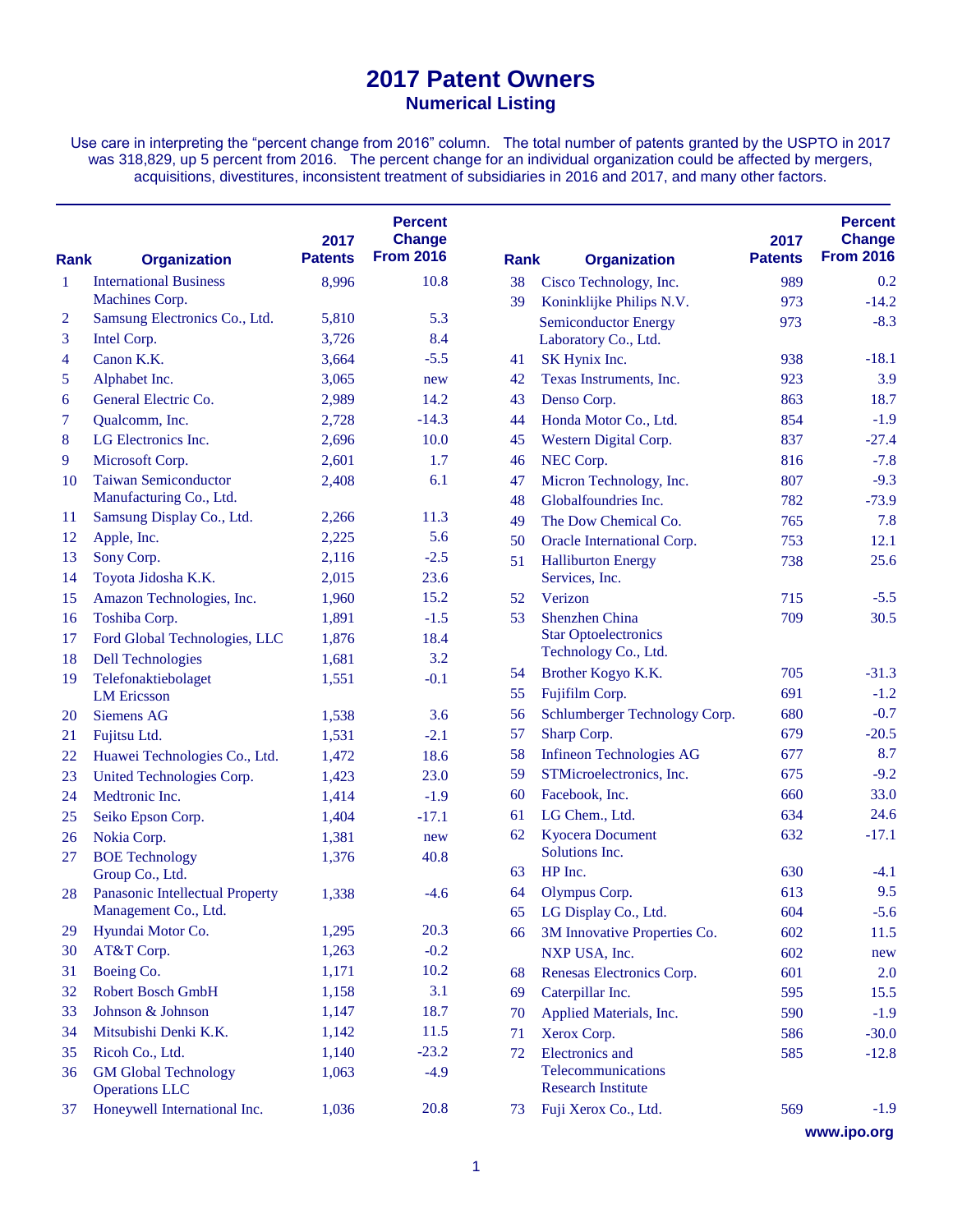|      | <b>Numerical Listing</b>                    | 2017           | <b>Percent</b><br><b>Change</b> |             |                                              |
|------|---------------------------------------------|----------------|---------------------------------|-------------|----------------------------------------------|
| Rank | <b>Organization</b>                         | <b>Patents</b> | <b>From 2016</b>                | <b>Rank</b> | <b>Organization</b>                          |
| 74   | Murata Manufacturing Co., Ltd.              | 563            | 16.9                            |             | 116 Industrial Technology                    |
| 75   | Japan Display Inc.                          | 553            | 15.6                            |             | Research Institute, Tai                      |
| 76   | Corning Inc.                                | 547            | 28.0                            |             | 117 Koch Industries                          |
| 77   | University of California,<br>The Regents of | 524            | 3.6                             |             | 118 Massachusetts Institute<br>of Technology |
| 78   | <b>SAP AG</b>                               | 521            | 4.6                             |             | 119 TE Connectivity                          |
| 79   | LG Innotek Co., Ltd.                        | 520            | 11.7                            |             | 120 Fanuc Corp.                              |
| 80   | Kyocera Corp.                               | 509            | 23.8                            |             | 121 NXP B.V.                                 |
| 81   | Blackberry Ltd.                             | 506            | $-52.0$                         |             | 122 Elwha LLC                                |
| 82   | <b>Hewlett Packard Enterprise</b>           | 505            | $-21.8$                         |             | 123 InterDigital Technolog                   |
| 83   | Konica Minolta, Inc.                        | 495            | 9.9                             |             | 124 Bayer Intellectual                       |
| 84   | Hitachi, Ltd.                               | 491            | $-4.3$                          |             | <b>Property GmbH</b>                         |
| 85   | Procter & Gamble Co.                        | 469            | 15.4                            |             | 125 Bank of America Corp                     |
| 86   | <b>DuPont</b>                               | 465            | $-10.3$                         |             | 126 Rohm Co., Ltd.                           |
| 87   | Commissariat a l'Energie                    | 458            | 3.5                             |             | 127 Sanofi                                   |
|      | Atomique et aux                             |                |                                 |             | Whirlpool Corp.                              |
|      | <b>Energies Alternatives</b>                |                |                                 |             | 129 Samsung Electro-                         |
| 88   | Seagate Technology, LLC                     | 457            | -14.2                           |             | Mechanics Co., Ltd.                          |
| 89   | Monsanto Technology, LLC                    | 434            | $-26.0$                         |             | 130 Fuji Electric Co., Ltd.                  |
| 90   | Avago Technologies General IP               | 431            | 24.8                            |             | Nvidia Corp.                                 |
|      | (Singapore) Pte. Ltd.                       |                |                                 |             | 132 CNH Industrial Ameri                     |
| 91   | Mitsubishi Heavy                            | 427            | 7.0                             |             | 133 Hon Hai Precision                        |
|      | Industries, Ltd.                            |                |                                 |             | Industry Co., Ltd.                           |
| 92   | <b>BASF SE</b>                              | 415            | $-1.9$                          |             | Schaeffler Technologie                       |
| 93   | ZTE Corp.                                   | 407            | $-16.0$                         |             | AG & Co. KG                                  |
| 94   | Tokyo Electron Ltd.                         | 403            | 3.7                             |             | 135 Commscope Technolo                       |
| 95   | Mediatek Inc.                               | 398            | 29.6                            |             | 136 Novartis AG                              |
| 96   | Becton Dickinson and Co.                    | 397            | 35.8                            |             | 137 Juniper Networks, Inc.                   |
|      | Samsung SDI Co., Ltd.                       | 397            | $-9.1$                          |             | 138 Eaton Corp.                              |
| 98   | Sprint Corp.                                | 391            | $-30.7$                         |             | 139 Sumitomo Electric                        |
| 99   | Nike, Inc.                                  | 372            | $-11.6$                         |             | Industries, Ltd.                             |
|      | 100 Rolls-Royce PLC                         | 359            | 26.5                            |             | 140 Illinois Tool Works In                   |
|      | 101 Nissan Motor Co., Ltd.                  | 357            | 11.2                            |             | 141 Stryker Corp.                            |
|      | 102 Tencent Technology                      | 354            | 25.1                            |             | 142 ABB Ltd.                                 |
|      | (Shenzhen) Co. Ltd.                         |                |                                 |             | NetApp, Inc.                                 |
|      | United States of America, Navy              | 354            | 5.1                             |             | 144 Infineon Technologies                    |
|      | 104 United Microelectronics Corp.           | 351            | 7.7                             |             | Austria AG                                   |
|      | 105 Yazaki Corp.                            | 349            | $-12.9$                         |             | Thomson Licensing S.                         |
|      | 106 Futurewei Technologies, Inc.            | 345            | 0.3                             |             | 146 Hitachi Automotive<br>Systems, Ltd.      |
|      | 107 Dolby Laboratories, Inc.                | 344            | 32.8                            |             | Saint-Gobain Corp.                           |
|      | 108 ExxonMobil Corp.                        | 339            | $-18.0$                         |             | Societe Nationale d'Et                       |
|      | 109 Raytheon Co.                            | 336            | $-9.8$                          |             | de Construction de Mo                        |
|      | 110 Adobe Systems Inc.                      | 334            | $-5.4$                          |             | d'Aviation                                   |
|      | 111 Deere & Co.                             | 328            | 27.1                            |             | 149 Marvell International I                  |
|      | 112 Roche Holdings, Inc.                    | 323            | $-20.1$                         |             | 150 Disney Enterprises, Inc                  |
|      | 113 Boston Scientific Scimed, Inc.          | 320            | 2.8                             |             | 151 ASML Netherlands B.                      |
|      | 114 Empire Technology                       | 314            | $-8.9$                          |             | Audi AG                                      |
|      | Development LLC                             |                |                                 |             | 153 Ebay Inc.                                |
|      | Philips Lighting Holding B.V.               | 314            | new                             |             | 154 University of Texas                      |
|      |                                             |                |                                 |             |                                              |

|             |                                                    | 2017           | <b>Percent</b><br><b>Change</b> |
|-------------|----------------------------------------------------|----------------|---------------------------------|
| <b>Rank</b> | <b>Organization</b>                                | <b>Patents</b> | <b>From 2016</b>                |
|             | 116 Industrial Technology                          | 312            | $-19.9$                         |
|             | Research Institute, Taiwan                         |                |                                 |
|             | 117 Koch Industries                                | 310            | 50.6                            |
|             | 118 Massachusetts Institute<br>of Technology       | 306            | 9.2                             |
|             | 119 TE Connectivity                                | 301            | 8.0                             |
|             | 120 Fanuc Corp.                                    | 299            | 32.1                            |
|             | 121 NXP B.V.                                       | 296            | 2.0                             |
|             | 122 Elwha LLC                                      | 294            | 22.4                            |
|             | 123 InterDigital Technology Corp.                  | 291            | 5.8                             |
|             | 124 Bayer Intellectual                             | 290            | 52.4                            |
|             | <b>Property GmbH</b>                               |                |                                 |
|             | 125 Bank of America Corp.                          | 288            | 3.1                             |
|             | 126 Rohm Co., Ltd.                                 | 286            | 0.7                             |
|             | 127 Sanofi                                         | 284            | $-5.6$                          |
|             | Whirlpool Corp.                                    | 284            | 22.2                            |
|             | 129 Samsung Electro-                               | 281            | $-46.6$                         |
|             | Mechanics Co., Ltd.<br>130 Fuji Electric Co., Ltd. | 279            | 19.4                            |
|             | Nvidia Corp.                                       | 279            | $-25.4$                         |
|             | 132 CNH Industrial America LLC                     | 272            | 44.5                            |
|             | 133 Hon Hai Precision                              | 271            | $-57.9$                         |
|             | Industry Co., Ltd.                                 |                |                                 |
|             | <b>Schaeffler Technologies</b>                     | 271            | 29.2                            |
|             | AG & Co. KG                                        |                |                                 |
|             | 135 Commscope Technologies LLC                     | 270            | 25.6                            |
|             | 136 Novartis AG                                    | 262            | 5.7                             |
|             | 137 Juniper Networks, Inc.                         | 259            | 5.4                             |
|             | 138 Eaton Corp.                                    | 257            | 16.7                            |
|             | 139 Sumitomo Electric<br>Industries, Ltd.          | 255            | $-5.5$                          |
|             | 140 Illinois Tool Works Inc.                       | 250            | 10.8                            |
| 141         | Stryker Corp.                                      | 244            | 21.7                            |
|             | 142 ABB Ltd.                                       | 243            | $-30.5$                         |
|             | NetApp, Inc.                                       | 243            | $-3.3$                          |
|             | 144 Infineon Technologies                          | 242            | 18.2                            |
|             | Austria AG                                         |                |                                 |
|             | Thomson Licensing S.A.                             | 242            | $-7.4$                          |
|             | 146 Hitachi Automotive                             | 235            | 16.2                            |
|             | Systems, Ltd.<br>Saint-Gobain Corp.                | 235            | 10.2                            |
|             | Societe Nationale d'Etude et                       | 235            | 18.7                            |
|             | de Construction de Moteurs<br>d'Aviation           |                |                                 |
|             | 149 Marvell International Ltd.                     | 231            | new                             |
|             | 150 Disney Enterprises, Inc.                       | 227            | 14.1                            |
|             | 151 ASML Netherlands B.V.                          | 223            | $-0.9$                          |
|             | Audi AG                                            | 223            | 10.8                            |
|             | 153 Ebay Inc.                                      | 220            | 20.0                            |
|             | 154 University of Texas                            | 219            | 26.0                            |
|             | 155 Saudi Arabian Oil Co.                          | 218            | 21.6                            |
|             |                                                    |                | www.ipo.org                     |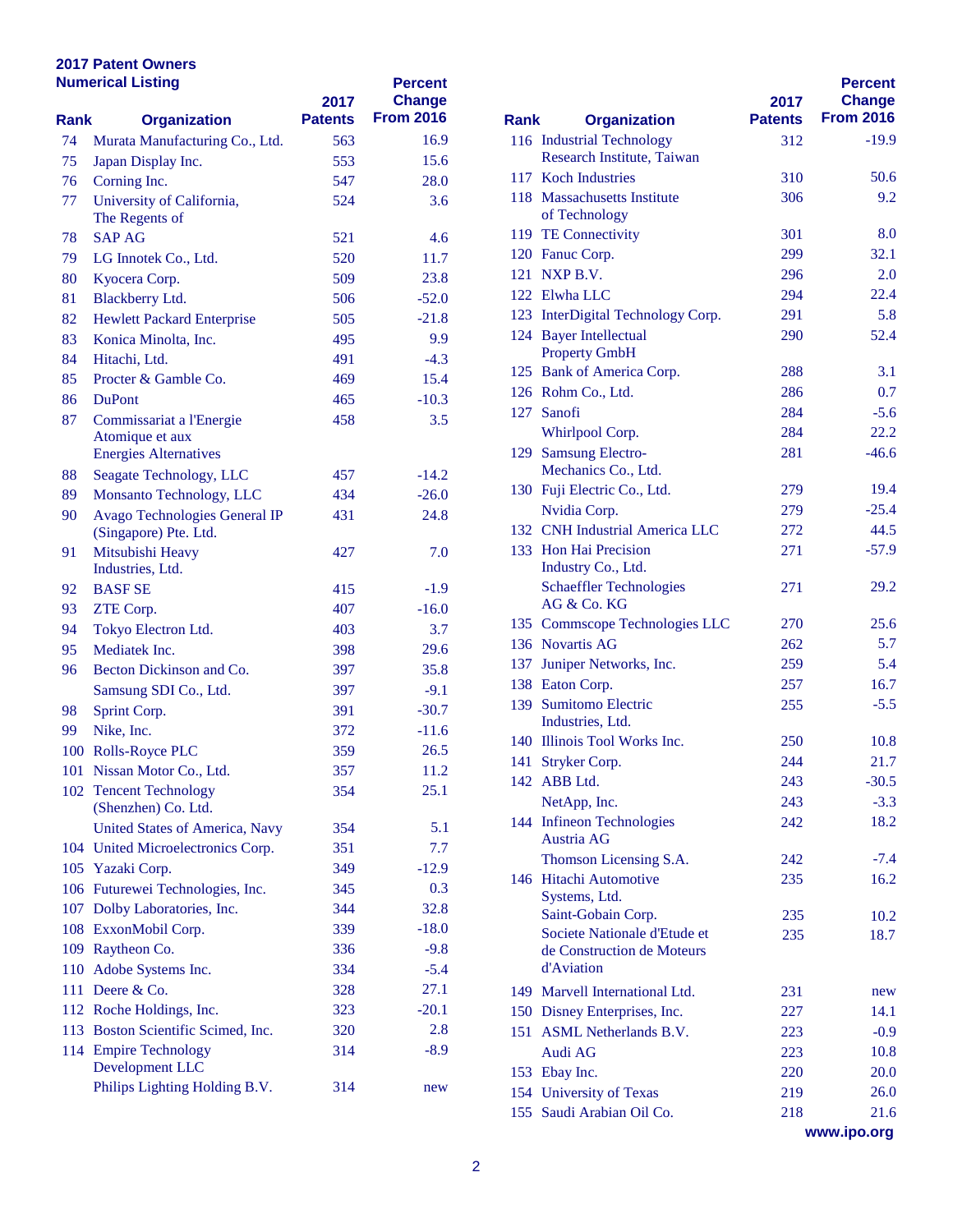| <b>Numerical Listing</b> |                                                                   | 2017           | <b>Percent</b><br><b>Change</b> |             |                                           |
|--------------------------|-------------------------------------------------------------------|----------------|---------------------------------|-------------|-------------------------------------------|
| Rank                     | <b>Organization</b>                                               | <b>Patents</b> | <b>From 2016</b>                | <b>Rank</b> | <b>Organization</b>                       |
|                          | 156 Semiconductor Components<br>Industries, LLC                   | 217            | 6.5                             |             | <b>Lockheed Martin Corp</b>               |
|                          |                                                                   | 214            | 0.9                             |             | Panasonic Intellectual                    |
|                          | 157 Symantec Corp.<br>158 Nikon Corp.                             | 212            | $-0.5$                          |             | Corp. of America<br>202 Nitto Denko Corp. |
|                          | 159 Salesforce.com, Inc.                                          | 211            | $-6.2$                          |             | 203 LSIS Co., Ltd.                        |
|                          | Shin Etsu Chemical Co., Ltd.                                      | 211            | 3.3                             |             | 204 Haier US Appliance                    |
|                          |                                                                   | 206            | $-7.3$                          |             | Solutions, Inc.                           |
|                          | 161 Casio Computer Co. Ltd.                                       |                | $-17.0$                         |             | 205 King Fahd University                  |
|                          | Cree, Inc.<br><b>Merck Patent GmbH</b>                            | 206            | 18.4                            |             | <b>Petroleum</b> and Mineral              |
|                          |                                                                   | 206            |                                 |             | <b>Mahle International G</b>              |
|                          | Skyworks Solutions, Inc.                                          | 206            | new                             |             | 207 Johns Hopkins Univer                  |
|                          | 165 CA, Inc.                                                      | 204            | 10.3                            |             | 208 Ecolab USA Inc.                       |
|                          | <b>Stanford University</b>                                        | 204            | $-19.6$                         |             | 209 Airbus Operations S.A                 |
|                          | <b>Sun Patent Trust</b>                                           | 204            | 42.2.                           |             | <b>Comcast Cable</b>                      |
|                          | Xperi Corp.                                                       | 204            | 6.4                             |             | Communications, LLC                       |
|                          | 169 Merck & Co., Inc.                                             | 203            | 3.0                             |             | <b>Foxconn Interconnect</b>               |
|                          | 170 Paypal. Inc.                                                  | 202            | 27.7                            |             | Technology Ltd.                           |
|                          | 171 LAM Research Corp.                                            | 201            | 10.9                            |             | <b>Wisconsin Alumni</b>                   |
|                          | 172 Airbus Operations GmbH                                        | 200            | $-10.5$                         |             | <b>Research Foundation</b>                |
|                          | HTC Corp.                                                         | 200            | $-7.5$                          |             | 213 Nintendo Co., Ltd.                    |
|                          | 174 Nichia Corp.                                                  | 196            | 25.5                            |             | Rambus, Inc.                              |
|                          | 175 ARM Ltd.                                                      | 195            | 40.5                            |             | 215 Cooper Technologies                   |
|                          | Avaya Inc.                                                        | 195            | 3.1                             |             | 216 Hitachi Metals Ltd.                   |
|                          | 177 TDK Corp.                                                     | 194            | 22.2                            |             | <b>IGT</b>                                |
|                          | 178 Komatsu Ltd.                                                  | 193            | 21.2                            |             | 218 Nippon Steel & Sumit                  |
|                          | 179 KLA-Tencor Corp.                                              | 192            | 13.5                            |             | Metal Corp.                               |
|                          | NTT Docomo, Inc.                                                  | 192            | $-12.0$                         |             | 219 AU Optronics Corp.                    |
|                          | Red Hat, Inc.                                                     | 192            | $-5.2$                          |             | Harvard College,                          |
|                          | 182 Continental Automotive GmbH                                   | 189            | 21.2                            |             | <b>President and Fellows</b>              |
|                          | Sumitomo Chemical Co., Ltd.                                       | 189            | 9.5                             |             | 221 Daikin Industries Ltd.                |
|                          | 184 Wistron Corp.                                                 | 187            | $-69.5$                         |             | 222 BAE Systems                           |
|                          | 185 Cook Medical                                                  | 186            | $-11.3$                         |             | <b>Syngenta Participation</b>             |
|                          | <b>Technologies LLC</b>                                           |                |                                 |             | 224 Cardiac Pacemakers, I                 |
|                          | 186 Hitachi High-                                                 | 185            | $-9.7$                          |             | 225 Accenture Global Serv                 |
|                          | Technologies Corp.                                                |                |                                 |             | Northrop Grumman Sy                       |
|                          | 187 Osram Opto                                                    | 184            | 12.5                            |             | Corp.                                     |
|                          | <b>Semiconductors GmbH</b>                                        |                |                                 |             | 227 Aisin Seiki K.K.                      |
|                          | 188 Sumitomo Wiring Systems, Ltd.                                 | 183            | 24.6                            |             | Carl Zeiss SMT GmbH                       |
|                          | 189 Semiconductor Manufacturing<br>International (Shanghai) Corp. | 182            | 18.7                            |             | Shimadzu Corp.                            |
|                          | 190 Lenovo (Singapore) Pte. Ltd.                                  | 179            | $-2.8$                          |             | 230 California Institute                  |
|                          | <b>Rockwell Automation</b>                                        | 179            | 21.2                            |             | of Technology                             |
|                          | Technologies, Inc.                                                |                |                                 |             | Chevron USA Inc.                          |
|                          | 192 Thales                                                        | 178            | 12.9                            |             | Globus Medical Inc.                       |
|                          | 193 Aktiebolaget SKF                                              | 177            | 15.8                            |             | Marvell World Trade I                     |
|                          | 194 Bally Gaming, Inc.                                            | 176            | $-19.9$                         |             | <b>Nielsen</b>                            |
|                          | <b>Tsinghua University</b>                                        | 176            | $-1.7$                          |             | 235 L'Oreal S.A.                          |
|                          | 196 Bayerische Motoren Werke AG                                   | 174            | 28.2                            |             | Panasonic Corp.                           |
|                          | 197 Echostar Technologies LLC                                     | 172            | 14.5                            |             | 237 Here Global B.V.                      |
|                          | Rockwell Collins, Inc.                                            | 172            | 21.5                            |             | Omron Corp.                               |
| 199                      | Bridgestone Corp.                                                 | 171            | $-15.2$                         |             | Synaptics, Inc.                           |
|                          |                                                                   |                |                                 |             |                                           |

|             |                                   |                | <b>Percent</b>   |
|-------------|-----------------------------------|----------------|------------------|
|             |                                   | 2017           | <b>Change</b>    |
| <b>Rank</b> | <b>Organization</b>               | <b>Patents</b> | <b>From 2016</b> |
|             | Lockheed Martin Corp.             | 171            | $-11.1$          |
|             | Panasonic Intellectual Property   | 171            | $-78.9$          |
|             | Corp. of America                  |                |                  |
|             | 202 Nitto Denko Corp.             | 170            | $-17.1$          |
|             | 203 LSIS Co., Ltd.                | 169            | 30.8             |
|             | 204 Haier US Appliance            | 168            | new              |
|             | Solutions, Inc.                   |                |                  |
| 205         | King Fahd University of           | 167            | new              |
|             | <b>Petroleum and Minerals</b>     |                |                  |
|             | <b>Mahle International GmbH</b>   | 167            | 26.9             |
| 207         | <b>Johns Hopkins University</b>   | 164            | $-1.8$           |
|             | 208 Ecolab USA Inc.               | 163            | 14.7             |
|             | 209 Airbus Operations S.A.S.      | 162            | 4.9              |
|             | <b>Comcast Cable</b>              | 162            | new              |
|             | Communications, LLC               |                |                  |
|             | <b>Foxconn Interconnect</b>       | 162            | 9.3              |
|             | Technology Ltd.                   |                |                  |
|             | Wisconsin Alumni                  | 162            | $-3.7$           |
|             | <b>Research Foundation</b>        |                |                  |
|             | 213 Nintendo Co., Ltd.            | 161            | $-28.6$          |
|             | Rambus, Inc.                      | 161            | $-5.6$           |
|             | 215 Cooper Technologies Co.       | 159            | 15.7             |
|             | 216 Hitachi Metals Ltd.           | 158            | $-12.7$          |
|             | <b>IGT</b>                        | 158            | $-56.3$          |
|             | 218 Nippon Steel & Sumitomo       | 157            | 2.5              |
|             | Metal Corp.                       |                |                  |
| 219         | AU Optronics Corp.                | 156            | $-42.3$          |
|             | Harvard College,                  | 156            | new              |
|             | <b>President and Fellows</b>      |                |                  |
|             | 221 Daikin Industries Ltd.        | 155            | 0.0              |
|             | 222 BAE Systems                   | 154            | $-10.4$          |
|             | <b>Syngenta Participations AG</b> | 154            | 16.9             |
|             | 224 Cardiac Pacemakers, Inc.      | 153            | $-3.9$           |
| 225         | Accenture Global Services Ltd.    | 152            | 3.9              |
|             | <b>Northrop Grumman Systems</b>   | 152            | new              |
|             | Corp.                             |                |                  |
|             | 227 Aisin Seiki K.K.              | 151            | 2.0              |
|             | Carl Zeiss SMT GmbH               | 151            | 15.2             |
|             | Shimadzu Corp.                    | 151            | 14.6             |
|             | 230 California Institute          | 150            | $-34.0$          |
|             | of Technology                     |                |                  |
|             | Chevron USA Inc.                  | 150            | 14.0             |
|             | Globus Medical Inc.               | 150            | 2.7              |
|             | Marvell World Trade Ltd.          | 150            | new              |
|             | <b>Nielsen</b>                    | 150            | $-12.7$          |
|             |                                   |                | 23.5             |
|             | 235 L'Oreal S.A.                  | 149            |                  |
|             | Panasonic Corp.                   | 149            | 2.7              |
| 237         | Here Global B.V.                  | 148            | 19.6             |
|             | Omron Corp.                       | 148            | 10.8             |
|             | Synaptics, Inc.                   | 148            | new              |

**www.ipo.org**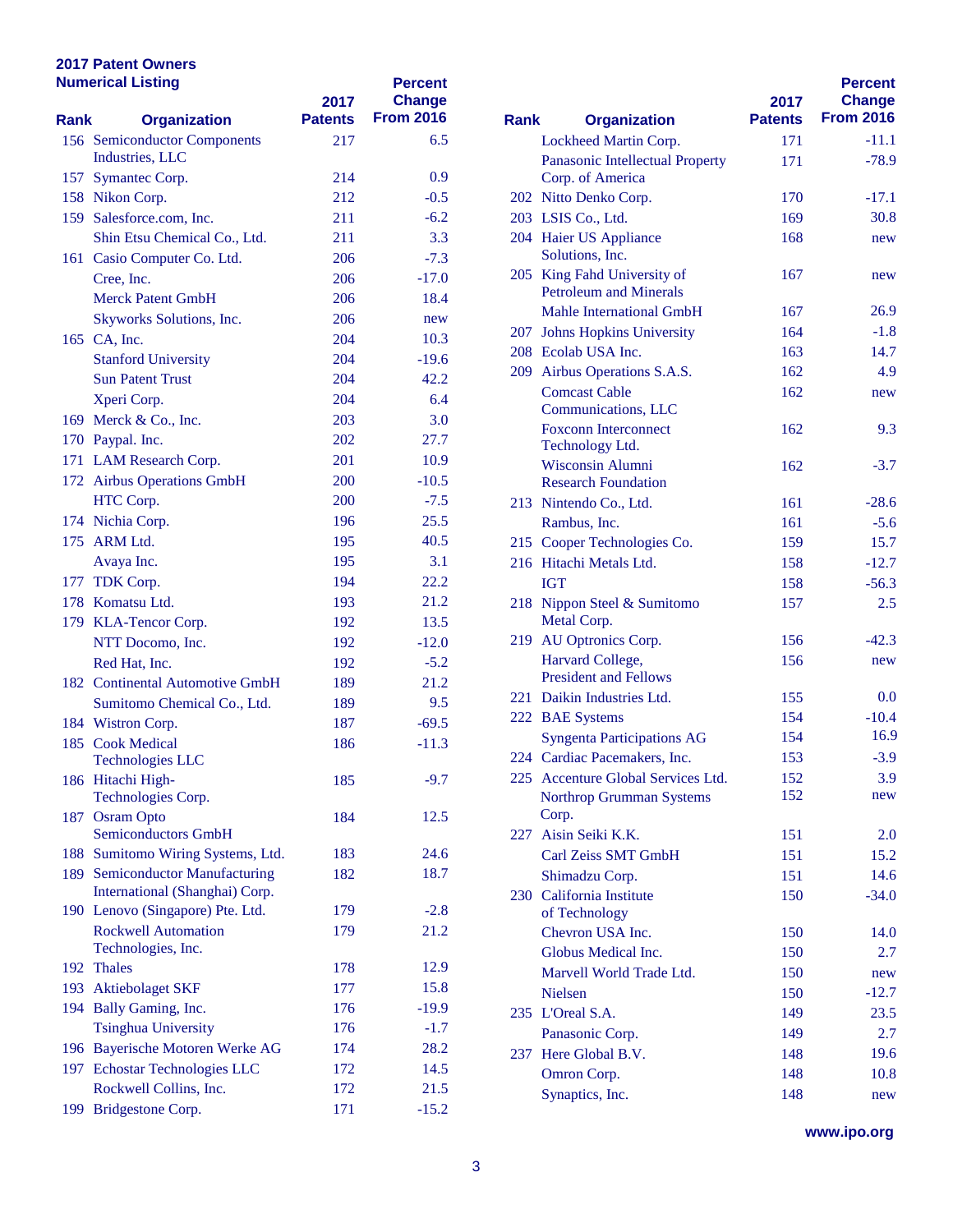| <b>Numerical Listing</b> |                                                             | 2017           | <b>Percent</b><br><b>Change</b> |             |                                                            |
|--------------------------|-------------------------------------------------------------|----------------|---------------------------------|-------------|------------------------------------------------------------|
| Rank                     | <b>Organization</b>                                         | <b>Patents</b> | <b>From 2016</b>                | <b>Rank</b> | <b>Organization</b>                                        |
|                          | 240 Macronix International Co., Ltd.                        | 147            | $-59.9$                         |             | 282 Centre National de la l                                |
|                          | Shimano Inc.                                                | 147            | $-6.1$                          |             | Scientifique - CNRS                                        |
|                          | ZF Friedrichshafen, AG                                      | 147            | $-11.6$                         |             | <b>Cypress Semiconductor</b>                               |
|                          | 243 Kobe Steel, Ltd.                                        | 145            | 13.8                            |             | <b>Stanley Black &amp; Deck</b>                            |
|                          | 244 Delta Electronics Inc.                                  | 144            | 8.3                             |             | 285 Qorvo US, Inc.                                         |
|                          | Jtekt Corp.                                                 | 144            | $-4.9$                          |             | 286 Arris Enterprises, LLC                                 |
|                          | 246 Innolux Corp.                                           | 143            | new                             |             | T-Mobile, USA, Inc.                                        |
|                          | 247 Evonik Degussa GmbH                                     | 142            | new                             |             | <b>UOP</b>                                                 |
|                          | Toyoda Jidoshokki                                           | 142            | new                             |             | 289 Delphi Technologies, l                                 |
|                          | Seisakusho K.K.                                             |                |                                 |             | <b>HRL</b> Laboratories, LL                                |
|                          | <b>United States of America, Army</b>                       | 142            | 4.2                             |             | 291 Broadcom Corp.                                         |
|                          | 250 Borgwarner Inc.                                         | 141            | new                             |             | <b>Sumitomo Rubber</b>                                     |
|                          | Kawasaki Jukogyo K.K.                                       | 141            | $-6.4$                          |             | Industries, Ltd.                                           |
|                          | 252 Acushnet Co.                                            | 140            | 10.0                            |             | 293 Intuitive Surgical                                     |
|                          | Bose Corp.                                                  | 140            | new                             |             | Operations, Inc.                                           |
|                          | Compagnie Generale des                                      | 140            | 19.3                            |             | 294 United States of Amer<br><b>National Aeronautics a</b> |
|                          | <b>Etablissements Michelin</b>                              |                |                                 |             | <b>Space Administration</b>                                |
|                          | 255 Nuance Communications, Inc.                             | 139            | 4.3                             |             | 295 DSM IP Assets B.V.                                     |
|                          | 256 Analog Devices, Inc.                                    | 138            | 2.2                             |             | NGK Spark Plug Co.,                                        |
|                          | Xiaomi Inc.                                                 | 138            | new                             |             | University of South Fl                                     |
|                          | 258 Advanced Micro Devices, Inc.                            | 137            | -54.7                           |             | 298 Acer Inc.                                              |
|                          | Hyundai Mobis, Co., Ltd.                                    | 137            | 13.9                            |             |                                                            |
|                          | 260 Nestec, S.A.                                            | 136            | $-22.1$                         |             | <b>General Hospital Corp</b>                               |
|                          | Open Invention Network, LLC                                 | 136            | 11.8                            |             | Hitachi Kokusai Electi                                     |
|                          | Toray Industries Inc.                                       | 136            | 5.1                             |             | JFE Steel Corp.                                            |
|                          | 263 Boston Scientific                                       | 134            | $-30.6$                         |             | Smith & Nephew, Inc.                                       |
|                          | Neuromodulation Corp.                                       |                |                                 |             |                                                            |
|                          | Xilinx, Inc.                                                | 134            | $-15.7$                         |             |                                                            |
|                          | 265 Lenovo (Beijing) Ltd.                                   | 133            | new                             |             |                                                            |
|                          | Sonos, Inc.                                                 | 133            | new                             |             |                                                            |
|                          | 267 Abbott Cardiovascular                                   | 132            | $-0.8$                          |             |                                                            |
|                          | Systems, Inc.                                               |                |                                 |             |                                                            |
|                          | United States of America,                                   | 132            | $-11.4$                         |             |                                                            |
|                          | Department of Health &                                      |                |                                 |             |                                                            |
|                          | <b>Human Services</b>                                       |                |                                 |             |                                                            |
|                          | 269 Alibaba Group Holding Ltd.                              | 130            | new                             |             |                                                            |
|                          | <b>Lenovo Enterprise Solutions</b><br>(Singapore) Pte. Ltd. | 130            | $-56.2$                         |             |                                                            |
|                          | 271 Bristol-Myers Squibb Co.                                | 129            | 14.0                            |             |                                                            |
|                          | Citrix Systems, Inc.                                        | 129            | $-33.3$                         |             |                                                            |
|                          | Huawei Device Co., Ltd.                                     |                | $-17.1$                         |             |                                                            |
|                          |                                                             | 129            | 10.1                            |             |                                                            |
|                          | Yamaha Motor Co., Ltd.<br>275 Colgate-Palmolive Co.         | 129            |                                 |             |                                                            |
|                          |                                                             | 128            | new                             |             |                                                            |
|                          | Excalibur IP, LLC                                           | 128            | new                             |             |                                                            |
|                          | Motorola Solutions, Inc.                                    | 128            | $-37.5$                         |             |                                                            |
|                          | Rovi Guides, Inc.                                           | 128            | new                             |             |                                                            |
|                          | University of Michigan                                      | 128            | $-10.9$                         |             |                                                            |
|                          | 280 Ciena Corp.                                             | 127            | new                             |             |                                                            |
|                          | NTN Corp.                                                   | 127            | 2.4                             |             |                                                            |

|             |                                                                                          | 2017           | <b>Percent</b><br><b>Change</b> |
|-------------|------------------------------------------------------------------------------------------|----------------|---------------------------------|
| <b>Rank</b> | <b>Organization</b>                                                                      | <b>Patents</b> | <b>From 2016</b>                |
|             | 282 Centre National de la Recherche<br>Scientifique - CNRS                               | 126            | $-1.6$                          |
|             | Cypress Semiconductor Corp.                                                              | 126            | $-32.5$                         |
|             | Stanley Black & Decker, Inc.                                                             | 126            | 4.0                             |
|             | 285 Oorvo US, Inc.                                                                       | 125            | new                             |
|             | 286 Arris Enterprises, LLC                                                               | 124            | 8.9                             |
|             | T-Mobile, USA, Inc.                                                                      | 124            | new                             |
|             | <b>UOP</b>                                                                               | 124            | $-44.4$                         |
|             | 289 Delphi Technologies, Inc.                                                            | 121            | new                             |
|             | <b>HRL Laboratories, LLC</b>                                                             | 121            | 4.1                             |
| 291         | Broadcom Corp.                                                                           | 119            | $-590.8$                        |
|             | <b>Sumitomo Rubber</b><br>Industries, Ltd.                                               | 119            | $-3.4$                          |
|             | 293 Intuitive Surgical<br>Operations, Inc.                                               | 118            | $-6.8$                          |
|             | 294 United States of America.<br>National Aeronautics and<br><b>Space Administration</b> | 117            | 1.7                             |
|             | 295 DSM IP Assets B.V.                                                                   | 116            | $-24.1$                         |
|             | NGK Spark Plug Co., Ltd.                                                                 | 116            | $-6.0$                          |
|             | University of South Florida                                                              | 116            | 1.7                             |
|             | 298 Acer Inc.                                                                            | 115            | 4.3                             |
|             | General Hospital Corp.                                                                   | 115            | new                             |
|             | Hitachi Kokusai Electric Inc.                                                            | 115            | $-18.3$                         |
|             | <b>JFE Steel Corp.</b>                                                                   | 115            | new                             |
|             | Smith & Nephew, Inc.                                                                     | 115            | $-85.2$                         |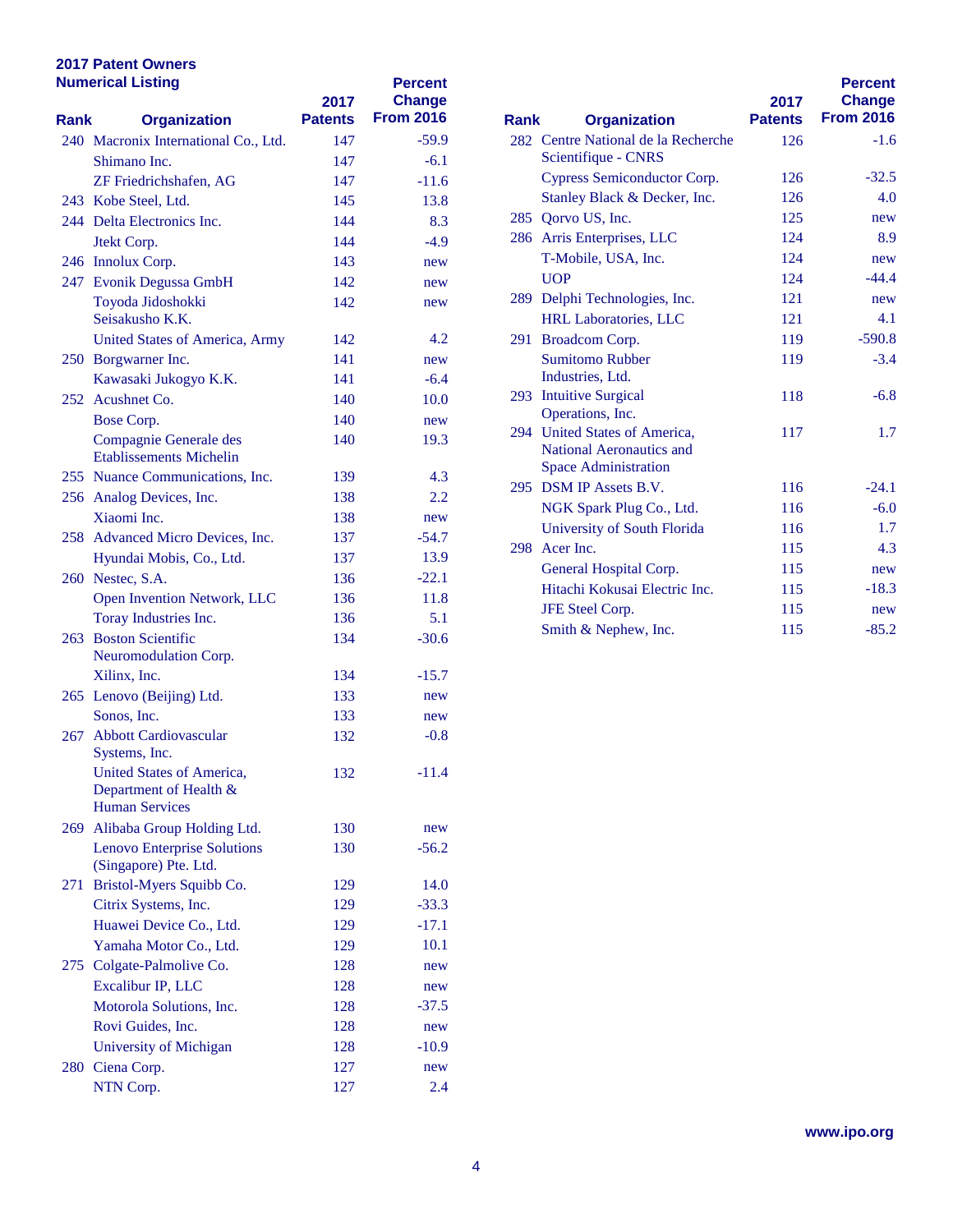Use care in interpreting the "percent change from 2016" column. The total number of utility patents granted by the USPTO in 2017 was 318,829, up 5 percent from 2016. The percent change for an individual organization might be affected by mergers, acquisitions, divestitures, inconsistent treatment of subsidiaries in 2016 and 2017, and other factors.

| Rank | <b>Organization</b>                                    | 2017<br><b>Patents</b> | <b>Percent</b><br><b>Change</b><br><b>From 2016</b> | <b>Rank</b>    | <b>Organization</b>                                | 2017<br><b>Patents</b> | <b>Percent</b><br><b>Change</b><br><b>From 2016</b> |
|------|--------------------------------------------------------|------------------------|-----------------------------------------------------|----------------|----------------------------------------------------|------------------------|-----------------------------------------------------|
| 66   | 3M Innovative Properties Co.                           | 602                    | 11.5                                                | 263            | <b>Boston Scientific</b>                           | 134                    | $-30.6$                                             |
| 142  | ABB Ltd.                                               | 243                    | $-30.5$                                             |                | Neuromodulation Corp.                              |                        |                                                     |
| 267  | <b>Abbott Cardiovascular</b>                           | 132                    | $-0.8$                                              | 113            | Boston Scientific Scimed, Inc.                     | 320                    | 2.8                                                 |
|      | Systems, Inc.                                          |                        |                                                     | 199            | Bridgestone Corp.                                  | 171                    | $-15.2$                                             |
| 225  | Accenture Global Services Ltd.                         | 152                    | 3.9                                                 | 271            | Bristol-Myers Squibb Co.                           | 129                    | 14.0                                                |
| 298  | Acer Inc.                                              | 115                    | 4.3                                                 | 291            | Broadcom Corp.                                     | 119                    | $-590.8$                                            |
| 252  | Acushnet Co.                                           | 140                    | 10.0                                                | 54             | Brother Kogyo K.K.                                 | 705                    | $-31.3$                                             |
| 110  | Adobe Systems Inc.                                     | 334                    | $-5.4$                                              | 165            | CA, Inc.                                           | 204                    | 10.3                                                |
| 258  | Advanced Micro Devices, Inc.                           | 137                    | $-54.7$                                             | 230            | California Institute                               | 150                    | $-34.0$                                             |
| 172  | <b>Airbus Operations GmbH</b>                          | 200                    | $-10.5$                                             |                | of Technology                                      |                        |                                                     |
| 209  | Airbus Operations S.A.S.                               | 162                    | 4.9                                                 | $\overline{4}$ | Canon K.K.                                         | 3,664                  | $-5.5$                                              |
| 227  | Aisin Seiki K.K.                                       | 151                    | 2.0                                                 | 224            | Cardiac Pacemakers, Inc.                           | 153                    | $-3.9$                                              |
| 193  | <b>Aktiebolaget SKF</b>                                | 177                    | 15.8                                                | 227            | Carl Zeiss SMT GmbH                                | 151                    | 15.2                                                |
| 269  | Alibaba Group Holding Ltd.                             | 130                    | new                                                 | 161            | Casio Computer Co. Ltd.                            | 206                    | $-7.3$                                              |
| 5    | Alphabet Inc.                                          | 3,065                  | new                                                 | 69             | Caterpillar Inc.                                   | 595                    | 15.5                                                |
| 15   | Amazon Technologies, Inc.                              | 1,960                  | 15.2                                                | 282            | Centre National de la                              | 126                    | $-1.6$                                              |
| 256  | Analog Devices, Inc.                                   | 138                    | 2.2                                                 |                | Recherche Scientifique - CNRS                      |                        |                                                     |
| 12   | Apple, Inc.                                            | 2,225                  | 5.6                                                 | 230            | Chevron USA Inc.                                   | 150                    | 14.0                                                |
| 70   | Applied Materials, Inc.                                | 590                    | $-1.9$                                              | 280            | Ciena Corp.                                        | 127                    | new                                                 |
| 175  | <b>ARM Ltd.</b>                                        | 195                    | 40.5                                                | 38             | Cisco Technology, Inc.                             | 989                    | 0.2                                                 |
| 286  | Arris Enterprises, LLC                                 | 124                    | 8.9                                                 | 271            | Citrix Systems, Inc.                               | 129                    | $-33.3$                                             |
| 151  | <b>ASML</b> Netherlands B.V.                           | 223                    | $-0.9$                                              | 132            | <b>CNH Industrial America LLC</b>                  | 272                    | 44.5                                                |
| 30   | AT&T Corp.                                             | 1,263                  | $-0.2$                                              | 275            | Colgate-Palmolive Co.                              | 128                    | new                                                 |
| 219  | AU Optronics Corp.                                     | 156                    | $-42.3$                                             | 209            | <b>Comcast Cable</b><br>Communications, LLC        | 162                    | new                                                 |
| 151  | Audi AG                                                | 223                    | 10.8                                                | 87             | Commissariat a l'Energie                           | 458                    | 3.5                                                 |
| 90   | Avago Technologies General IP<br>(Singapore) Pte. Ltd. | 431                    | 24.8                                                |                | Atomique et aux<br><b>Energies Alternatives</b>    |                        |                                                     |
| 175  | Avaya Inc.                                             | 195                    | 3.1                                                 | 135            | Commscope Technologies LLC                         | 270                    | 25.6                                                |
| 222  | <b>BAE</b> Systems                                     | 154                    | $-10.4$                                             | 252            | Compagnie Generale des                             | 140                    | 19.3                                                |
| 194  | Bally Gaming, Inc.                                     | 176                    | $-19.9$                                             |                | <b>Etablissements Michelin</b>                     |                        |                                                     |
| 125  | Bank of America Corp.                                  | 288                    | 3.1                                                 | 182            | <b>Continental Automotive GmbH</b>                 | 189                    | 21.2                                                |
| 92   | <b>BASFSE</b>                                          | 415                    | $-1.9$                                              | 185            | <b>Cook Medical</b>                                | 186                    | $-11.3$                                             |
| 124  | <b>Bayer Intellectual</b><br><b>Property GmbH</b>      | 290                    | 52.4                                                | 215            | <b>Technologies LLC</b><br>Cooper Technologies Co. | 159                    | 15.7                                                |
| 196  | <b>Bayerische Motoren Werke AG</b>                     | 174                    | 28.2                                                | 76             | Corning Inc.                                       | 547                    | 28.0                                                |
| 96   | Becton Dickinson and Co.                               | 397                    | 35.8                                                | 161            | Cree, Inc.                                         | 206                    | $-17.0$                                             |
|      | Blackberry Ltd.                                        | 506                    | $-52.0$                                             | 282            | Cypress Semiconductor Corp.                        | 126                    | $-32.5$                                             |
| 81   | <b>BOE Technology</b>                                  | 1,376                  | 40.8                                                | 221            | Daikin Industries Ltd.                             | 155                    | 0.0                                                 |
| 27   | Group Co., Ltd.                                        |                        |                                                     | 111            | Deere & Co.                                        | 328                    | 27.1                                                |
| 31   | Boeing Co.                                             | 1,171                  | 10.2                                                | 18             | <b>Dell Technologies</b>                           | 1,681                  | 3.2                                                 |
| 250  | Borgwarner Inc.                                        | 141                    | new                                                 | 289            | Delphi Technologies, Inc.                          | 121                    | new                                                 |
| 252  | Bose Corp.                                             | 140                    | new                                                 |                |                                                    |                        |                                                     |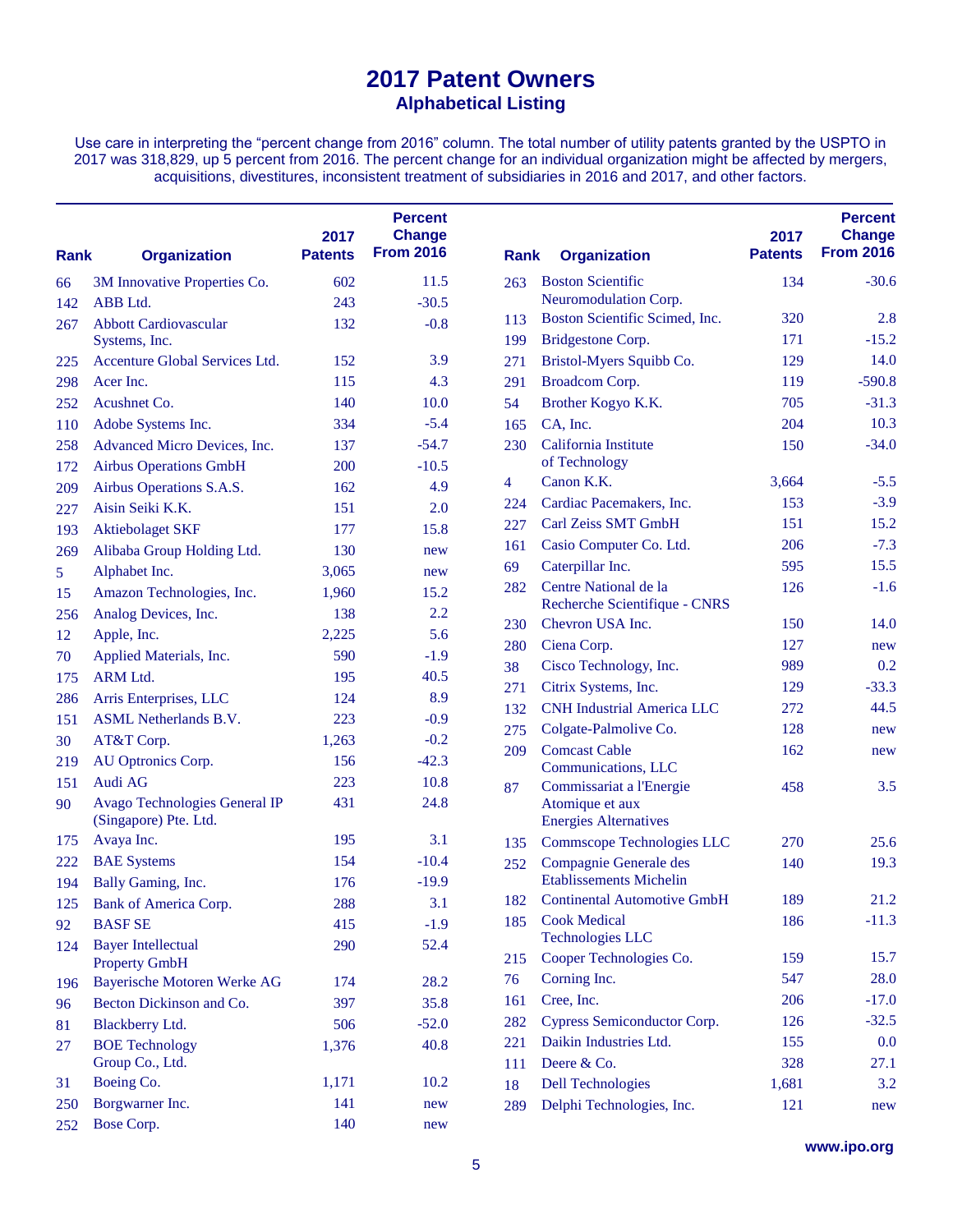| <b>Alphabetical Listing</b> |                                                      | 2017           | <b>Percent</b><br><b>Change</b> |             |                                            |
|-----------------------------|------------------------------------------------------|----------------|---------------------------------|-------------|--------------------------------------------|
| <b>Rank</b>                 | <b>Organization</b>                                  | <b>Patents</b> | <b>From 2016</b>                | <b>Rank</b> | <b>Organization</b>                        |
| 244                         | Delta Electronics Inc.                               | 144            | 8.3                             | 133         | Hon Hai Precision                          |
| 43                          | Denso Corp.                                          | 863            | 18.7                            |             | Industry Co., Ltd.                         |
| 150                         | Disney Enterprises, Inc.                             | 227            | 14.1                            | 44          | Honda Motor Co., Ltd.                      |
| 107                         | Dolby Laboratories, Inc.                             | 344            | 32.8                            | 37          | Honeywell International                    |
| 295                         | DSM IP Assets B.V.                                   | 116            | $-24.1$                         | 63          | HP Inc.                                    |
| 86                          | <b>DuPont</b>                                        | 465            | $-10.3$                         | 289         | <b>HRL Laboratories, LLC</b>               |
| 138                         | Eaton Corp.                                          | 257            | 16.7                            | 172         | HTC Corp.                                  |
| 153                         | Ebay Inc.                                            | 220            | 20.0                            | 271         | Huawei Device Co., Ltd                     |
| 197                         | Echostar Technologies LLC                            | 172            | 14.5                            | 22          | Huawei Technologies C                      |
| 208                         | Ecolab USA Inc.                                      | 163            | 14.7                            | 258         | Hyundai Mobis, Co., Ltd                    |
| 72                          | Electronics and                                      | 585            | $-12.8$                         | 29          | Hyundai Motor Co.                          |
|                             | Telecommunications                                   |                |                                 | 140         | Illinois Tool Works Inc.                   |
|                             | <b>Research Institute</b>                            |                |                                 | 116         | <b>Industrial Technology</b>               |
| 122                         | Elwha LLC                                            | 294            | 22.4                            |             | Research Institute, Taiw                   |
| 114                         | <b>Empire Technology</b>                             | 314            | $-8.9$                          | 58          | Infineon Technologies A                    |
| 247                         | Development LLC<br>Evonik Degussa GmbH               | 142            |                                 | 144         | <b>Infineon Technologies</b><br>Austria AG |
|                             |                                                      | 128            | new                             | 246         | Innolux Corp.                              |
| 275                         | Excalibur IP, LLC                                    |                | new                             | 3           | Intel Corp.                                |
| 108                         | ExxonMobil Corp.                                     | 339            | $-18.0$                         | 123         | <b>InterDigital Technology</b>             |
| 60                          | Facebook, Inc.                                       | 660            | 33.0                            |             | <b>International Business</b>              |
| 120                         | Fanuc Corp.                                          | 299            | 32.1                            | 1           | Machines Corp.                             |
| 17                          | Ford Global Technologies, LLC                        | 1,876          | 18.4                            | 216         | <b>IGT</b>                                 |
| 209                         | <b>Foxconn Interconnect</b><br>Technology Ltd.       | 162            | 9.3                             | 293         | <b>Intuitive Surgical</b>                  |
| 130                         | Fuji Electric Co., Ltd.                              | 279            | 19.4                            |             | Operations, Inc.                           |
|                             | Fuji Xerox Co., Ltd.                                 | 569            | $-1.9$                          | 75          | Japan Display Inc.                         |
| 73<br>55                    | Fujifilm Corp.                                       | 691            | $-1.2$                          | 298         | JFE Steel Corp.                            |
|                             | Fujitsu Ltd.                                         | 1,531          | $-2.1$                          | 207         | <b>Johns Hopkins Universi</b>              |
| 21                          |                                                      |                | 0.3                             | 33          | Johnson & Johnson                          |
| 106                         | Futurewei Technologies, Inc.<br>General Electric Co. | 345            | 14.2                            | 244         | Jtekt Corp.                                |
| 6                           |                                                      | 2,989          |                                 | 137         | Juniper Networks, Inc.                     |
| 298                         | General Hospital Corp.                               | 115            | new                             |             | 250 Kawasaki Jukogyo K.K.                  |
| 48                          | Globalfoundries Inc.                                 | 782            | $-73.9$                         | 205         | King Fahd University of                    |
| 230                         | Globus Medical Inc.                                  | 150            | 2.7                             |             | <b>Petroleum and Minerals</b>              |
| 36                          | <b>GM Global Technology</b><br><b>Operations LLC</b> | 1,063          | $-4.9$                          | 179         | KLA-Tencor Corp.                           |
| 204                         | Haier US Appliance                                   | 168            | new                             | 243         | Kobe Steel, Ltd.                           |
|                             | Solutions, Inc.                                      |                |                                 | 117         | <b>Koch Industries</b>                     |
| 51                          | <b>Halliburton Energy</b>                            | 738            | 25.6                            | 178         | Komatsu Ltd.                               |
|                             | Services, Inc.                                       |                |                                 | 83          | Konica Minolta, Inc.                       |
| 219                         | Harvard College,                                     | 156            | new                             | 39          | Koninklijke Philips N.V                    |
|                             | <b>President and Fellows</b>                         |                |                                 | 80          | Kyocera Corp.                              |
| 237                         | Here Global B.V.                                     | 148            | 19.6                            | 62          | <b>Kyocera Document</b>                    |
| 82                          | <b>Hewlett Packard Enterprise</b>                    | 505            | $-21.8$                         |             | Solutions Inc.                             |
| 146                         | Hitachi Automotive                                   | 235            | 16.2                            | 171         | LAM Research Corp.                         |
|                             | Systems, Ltd.                                        |                |                                 | 265         | Lenovo (Beijing) Ltd.                      |
| 186                         | Hitachi High-<br>Technologies Corp.                  | 185            | $-9.7$                          | 190         | Lenovo (Singapore) Pte.                    |
| 298                         | Hitachi Kokusai Electric Inc.                        | 115            | $-18.3$                         | 269         | Lenovo Enterprise Solut                    |
| 216                         | Hitachi Metals Ltd.                                  | 158            | $-12.7$                         |             | (Singapore) Pte. Ltd.                      |
| 84                          | Hitachi, Ltd.                                        | 491            | $-4.3$                          | 61          | LG Chem., Ltd.                             |
|                             |                                                      |                |                                 |             |                                            |

| Rank | <b>Organization</b>                                         | 2017<br><b>Patents</b> | <b>Percent</b><br><b>Change</b><br><b>From 2016</b> |
|------|-------------------------------------------------------------|------------------------|-----------------------------------------------------|
| 133  | <b>Hon Hai Precision</b>                                    | 271                    | $-57.9$                                             |
|      | Industry Co., Ltd.                                          |                        |                                                     |
| 44   | Honda Motor Co., Ltd.                                       | 854                    | $-1.9$                                              |
| 37   | Honeywell International Inc.                                | 1,036                  | 20.8                                                |
| 63   | HP Inc.                                                     | 630                    | $-4.1$                                              |
| 289  | <b>HRL Laboratories, LLC</b>                                | 121                    | 4.1                                                 |
| 172  | HTC Corp.                                                   | 200                    | $-7.5$                                              |
| 271  | Huawei Device Co., Ltd.                                     | 129                    | $-17.1$                                             |
| 22   | Huawei Technologies Co., Ltd.                               | 1,472                  | 18.6                                                |
| 258  | Hyundai Mobis, Co., Ltd.                                    | 137                    | 13.9                                                |
| 29   | Hyundai Motor Co.                                           | 1,295                  | 20.3                                                |
| 140  | Illinois Tool Works Inc.                                    | 250                    | 10.8                                                |
| 116  | <b>Industrial Technology</b><br>Research Institute, Taiwan  | 312                    | $-19.9$                                             |
| 58   | <b>Infineon Technologies AG</b>                             | 677                    | 8.7                                                 |
| 144  | <b>Infineon Technologies</b>                                | 242                    | 18.2                                                |
|      | Austria AG                                                  |                        |                                                     |
| 246  | Innolux Corp.                                               | 143                    | new                                                 |
| 3    | Intel Corp.                                                 | 3,726                  | 8.4                                                 |
| 123  | InterDigital Technology Corp.                               | 291                    | 5.8                                                 |
| 1    | <b>International Business</b>                               | 8,996                  | 10.8                                                |
|      | Machines Corp.                                              |                        |                                                     |
| 216  | <b>IGT</b>                                                  | 158                    | $-56.3$                                             |
| 293  | <b>Intuitive Surgical</b><br>Operations, Inc.               | 118                    | $-6.8$                                              |
| 75   | Japan Display Inc.                                          | 553                    | 15.6                                                |
| 298  | JFE Steel Corp.                                             | 115                    | new                                                 |
| 207  | <b>Johns Hopkins University</b>                             | 164                    | $-1.8$                                              |
| 33   | Johnson & Johnson                                           | 1,147                  | 18.7                                                |
| 244  | Jtekt Corp.                                                 | 144                    | $-4.9$                                              |
| 137  | Juniper Networks, Inc.                                      | 259                    | 5.4                                                 |
| 250  | Kawasaki Jukogyo K.K.                                       | 141                    | $-6.4$                                              |
| 205  | King Fahd University of<br><b>Petroleum and Minerals</b>    | 167                    | new                                                 |
| 179  | KLA-Tencor Corp.                                            | 192                    | 13.5                                                |
| 243  | Kobe Steel, Ltd.                                            | 145                    | 13.8                                                |
| 117  | <b>Koch Industries</b>                                      | 310                    | 50.6                                                |
| 178  | Komatsu Ltd.                                                | 193                    | 21.2                                                |
| 83   | Konica Minolta, Inc.                                        | 495                    | 9.9                                                 |
| 39   | Koninklijke Philips N.V.                                    | 973                    | $-14.2$                                             |
| 80   | Kyocera Corp.                                               | 509                    | 23.8                                                |
| 62   | <b>Kyocera Document</b><br>Solutions Inc.                   | 632                    | $-17.1$                                             |
| 171  | LAM Research Corp.                                          | 201                    | 10.9                                                |
| 265  | Lenovo (Beijing) Ltd.                                       | 133                    | new                                                 |
| 190  | Lenovo (Singapore) Pte. Ltd.                                | 179                    | $-2.8$                                              |
| 269  | <b>Lenovo Enterprise Solutions</b><br>(Singapore) Pte. Ltd. | 130                    | $-56.2$                                             |
| 61   | LG Chem., Ltd.                                              | 634                    | 24.6                                                |

**www.ipo.org**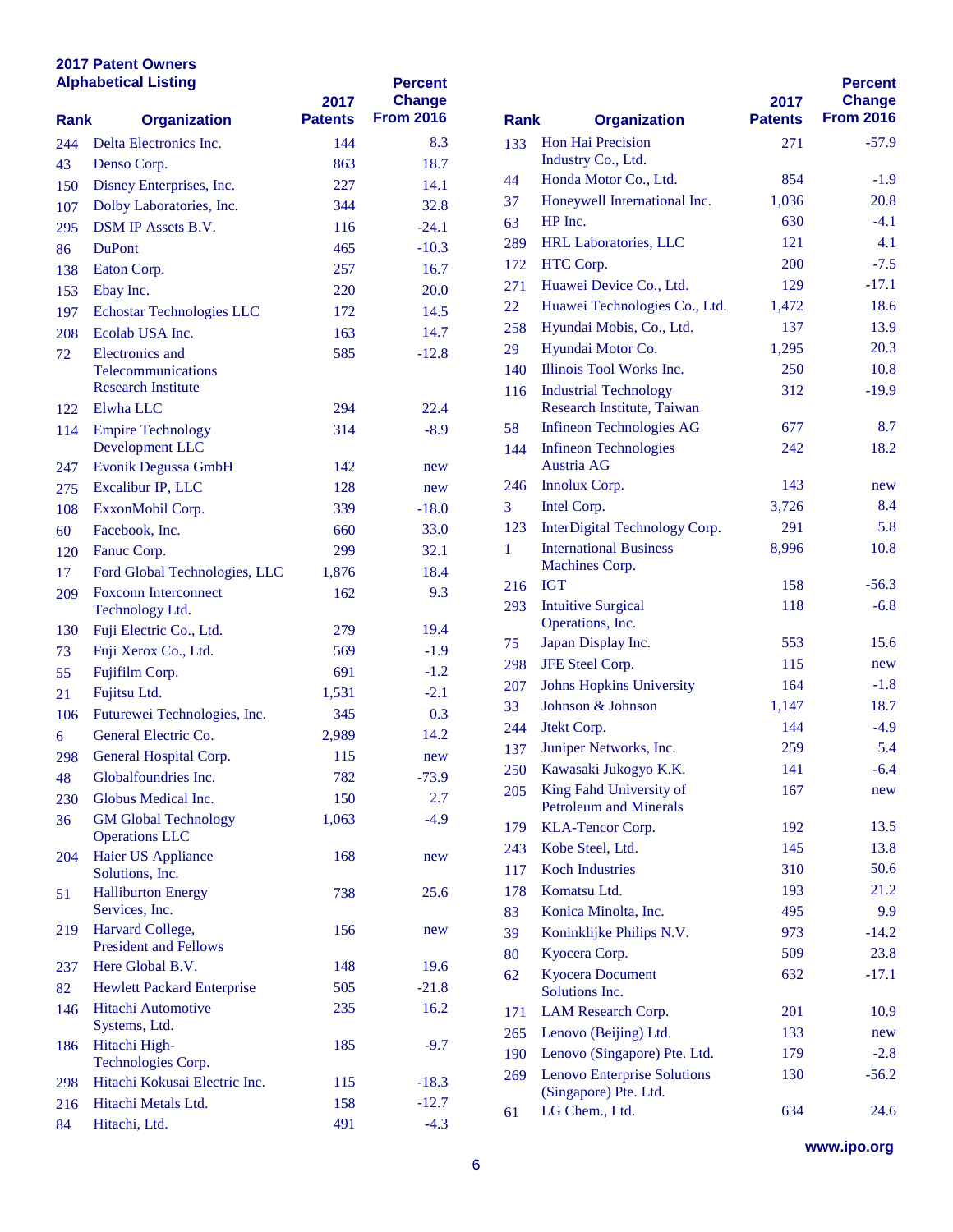| <b>Alphabetical Listing</b> |                                  | 2017           | <b>Percent</b><br><b>Change</b> |                |                                                    |  |
|-----------------------------|----------------------------------|----------------|---------------------------------|----------------|----------------------------------------------------|--|
| <b>Rank</b>                 | <b>Organization</b>              | <b>Patents</b> | <b>From 2016</b>                | <b>Rank</b>    | <b>Organization</b>                                |  |
| 65                          | LG Display Co., Ltd.             | 604            | $-5.6$                          | 237            | Omron Corp.                                        |  |
| 8                           | LG Electronics Inc.              | 2,696          | 10.0                            | 260            | <b>Open Invention Networl</b>                      |  |
| 79                          | LG Innotek Co., Ltd.             | 520            | 11.7                            | 50             | <b>Oracle International Cor</b>                    |  |
| 199                         | Lockheed Martin Corp.            | 171            | -11.1                           | 187            | <b>Osram Opto</b>                                  |  |
| 235                         | L'Oreal S.A.                     | 149            | 23.5                            |                | <b>Semiconductors GmbH</b>                         |  |
| 203                         | LSIS Co., Ltd.                   | 169            | 30.8                            | 235            | Panasonic Corp.                                    |  |
| 240                         | Macronix International Co., Ltd. | 147            | $-59.9$                         | 199            | Panasonic Intellectual P.                          |  |
| 205                         | <b>Mahle International GmbH</b>  | 167            | 26.9                            |                | Corp. of America<br>Panasonic Intellectual P.      |  |
| 149                         | Marvell International Ltd.       | 231            | new                             | 28             | Management Co., Ltd.                               |  |
| 230                         | Marvell World Trade Ltd.         | 150            | new                             | 170            | Paypal. Inc.                                       |  |
| 118                         | <b>Massachusetts Institute</b>   | 306            | 9.2                             | 114            | Philips Lighting Holding                           |  |
|                             | of Technology                    |                |                                 | 85             | Procter & Gamble Co.                               |  |
| 95                          | Mediatek Inc.                    | 398            | 29.6                            | 285            | Qorvo US, Inc.                                     |  |
| 24                          | Medtronic Inc.                   | 1,414          | $-1.9$                          | $\tau$         | Qualcomm, Inc.                                     |  |
| 169                         | Merck & Co., Inc.                | 203            | 3.0                             | 213            | Rambus, Inc.                                       |  |
| 161                         | <b>Merck Patent GmbH</b>         | 206            | 18.4                            | 109            | Raytheon Co.                                       |  |
| 47                          | Micron Technology, Inc.          | 807            | $-9.3$                          | 179            | Red Hat, Inc.                                      |  |
| 9                           | Microsoft Corp.                  | 2,601          | 1.7                             | 68             | <b>Renesas Electronics Cor</b>                     |  |
| 34                          | Mitsubishi Denki K.K.            | 1,142          | 11.5                            | 35             | Ricoh Co., Ltd.                                    |  |
| 91                          | Mitsubishi Heavy                 | 427            | 7.0                             | 32             | <b>Robert Bosch GmbH</b>                           |  |
|                             | Industries, Ltd.                 |                |                                 |                |                                                    |  |
| 89                          | Monsanto Technology, LLC         | 434            | $-26.0$                         | 112            | Roche Holdings, Inc.<br><b>Rockwell Automation</b> |  |
| 275                         | Motorola Solutions, Inc.         | 128            | $-37.5$                         | 190            | Technologies, Inc.                                 |  |
| 74                          | Murata Manufacturing Co., Ltd.   | 563            | 16.9                            | 197            | Rockwell Collins, Inc.                             |  |
| 46                          | NEC Corp.                        | 816            | $-7.8$                          | 126            | Rohm Co., Ltd.                                     |  |
| 260                         | Nestec, S.A.                     | 136            | $-22.1$                         | 100            | <b>Rolls-Royce PLC</b>                             |  |
| 142                         | NetApp, Inc.                     | 243            | $-3.3$                          | 275            | Rovi Guides, Inc.                                  |  |
| 295                         | NGK Spark Plug Co., Ltd.         | 116            | $-6.0$                          | 146            | Saint-Gobain Corp.                                 |  |
| 174                         | Nichia Corp.                     | 196            | 25.5                            | 159            | Salesforce.com, Inc.                               |  |
| 230                         | <b>Nielsen</b>                   | 150            | $-12.7$                         | 11             | Samsung Display Co., L                             |  |
| 99                          | Nike, Inc.                       | 372            | $-11.6$                         |                | <b>Samsung Electro-</b>                            |  |
| 158                         | Nikon Corp.                      | 212            | $-0.5$                          | 129            | Mechanics Co., Ltd.                                |  |
| 213                         | Nintendo Co., Ltd.               | 161            | $-28.6$                         | $\overline{2}$ | <b>Samsung Electronics Co</b>                      |  |
| 218                         | Nippon Steel & Sumitomo          | 157            | 2.5                             | 96             | Samsung SDI Co., Ltd.                              |  |
|                             | Metal Corp.                      |                |                                 | 127            | Sanofi                                             |  |
| 101                         | Nissan Motor Co., Ltd.           | 357            | 11.2                            | 78             | <b>SAP AG</b>                                      |  |
| 202                         | Nitto Denko Corp.                | 170            | $-17.1$                         | 155            | Saudi Arabian Oil Co.                              |  |
| 26                          | Nokia Corp.                      | 1,381          | new                             | 133            | <b>Schaeffler Technologies</b>                     |  |
| 225                         | Northrop Grumman                 | 152            | new                             |                | AG & Co. KG                                        |  |
|                             | Systems Corp.                    |                |                                 | 56             | Schlumberger Technolo                              |  |
| 136                         | <b>Novartis AG</b>               | 262            | 5.7                             | 88             | Seagate Technology, LI                             |  |
| 280                         | NTN Corp.                        | 127            | 2.4                             | 25             | Seiko Epson Corp.                                  |  |
| 179                         | NTT Docomo, Inc.                 | 192            | $-12.0$                         | 156            | <b>Semiconductor Compon</b>                        |  |
| 255                         | Nuance Communications, Inc.      | 139            | 4.3                             |                | Industries, LLC                                    |  |
| 130                         | Nvidia Corp.                     | 279            | $-25.4$                         | 39             | <b>Semiconductor Energy</b>                        |  |
| 121                         | NXP B.V.                         | 296            | 2.0                             |                | Laboratory Co., Ltd.                               |  |
| 66                          | NXP USA, Inc.                    | 602            | new                             | 189            | Semiconductor Manufac                              |  |
| 64                          | Olympus Corp.                    | 613            | 9.5                             |                | International (Shanghai)                           |  |

|             |                                                                      | 2017           | <b>Percent</b><br><b>Change</b> |
|-------------|----------------------------------------------------------------------|----------------|---------------------------------|
| <b>Rank</b> | <b>Organization</b>                                                  | <b>Patents</b> | <b>From 2016</b>                |
| 237         | Omron Corp.                                                          | 148            | 10.8                            |
| 260         | Open Invention Network, LLC                                          | 136            | 11.8                            |
| 50          | Oracle International Corp.                                           | 753            | 12.1                            |
| 187         | <b>Osram Opto</b><br><b>Semiconductors GmbH</b>                      | 184            | 12.5                            |
| 235         | Panasonic Corp.                                                      | 149            | 2.7                             |
| 199         | Panasonic Intellectual Property<br>Corp. of America                  | 171            | $-78.9$                         |
| 28          | Panasonic Intellectual Property<br>Management Co., Ltd.              | 1,338          | $-4.6$                          |
| 170         | Paypal. Inc.                                                         | 202            | 27.7                            |
| 114         | Philips Lighting Holding B.V.                                        | 314            | new                             |
| 85          | Procter & Gamble Co.                                                 | 469            | 15.4                            |
| 285         | Qorvo US, Inc.                                                       | 125            | new                             |
| 7           | Qualcomm, Inc.                                                       | 2,728          | $-14.3$                         |
| 213         | Rambus, Inc.                                                         | 161            | $-5.6$                          |
| 109         | Raytheon Co.                                                         | 336            | $-9.8$                          |
| 179         | Red Hat, Inc.                                                        | 192            | $-5.2$                          |
| 68          | Renesas Electronics Corp.                                            | 601            | 2.0                             |
| 35          | Ricoh Co., Ltd.                                                      | 1,140          | $-23.2$                         |
| 32          | <b>Robert Bosch GmbH</b>                                             | 1,158          | 3.1                             |
| 112         | Roche Holdings, Inc.                                                 | 323            | $-20.1$                         |
| 190         | <b>Rockwell Automation</b>                                           | 179            | 21.2                            |
|             | Technologies, Inc.                                                   |                |                                 |
| 197         | Rockwell Collins, Inc.                                               | 172            | 21.5                            |
| 126         | Rohm Co., Ltd.                                                       | 286            | 0.7                             |
| 100         | <b>Rolls-Royce PLC</b>                                               | 359            | 26.5                            |
| 275         | Rovi Guides, Inc.                                                    | 128            | new                             |
| 146         | Saint-Gobain Corp.                                                   | 235            | 10.2                            |
| 159         | Salesforce.com, Inc.                                                 | 211            | $-6.2$                          |
| 11          | Samsung Display Co., Ltd.                                            | 2,266          | 11.3                            |
| 129         | <b>Samsung Electro-</b><br>Mechanics Co., Ltd.                       | 281            | $-46.6$                         |
| 2           | Samsung Electronics Co., Ltd.                                        | 5,810          | 5.3                             |
| 96          | Samsung SDI Co., Ltd.                                                | 397            | $-9.1$                          |
| 127         | Sanofi                                                               | 284            | $-5.6$                          |
| 78          | <b>SAP AG</b>                                                        | 521            | 4.6                             |
| 155         | Saudi Arabian Oil Co.                                                | 218            | 21.6                            |
| 133         | <b>Schaeffler Technologies</b><br>AG & Co. KG                        | 271            | 29.2                            |
| 56          | Schlumberger Technology Corp.                                        | 680            | $-0.7$                          |
| 88          | Seagate Technology, LLC                                              | 457            | $-14.2$                         |
| 25          | Seiko Epson Corp.                                                    | 1,404          | $-17.1$                         |
| 156         | <b>Semiconductor Components</b><br>Industries, LLC                   | 217            | 6.5                             |
| 39          | <b>Semiconductor Energy</b><br>Laboratory Co., Ltd.                  | 973            | $-8.3$                          |
| 189         | <b>Semiconductor Manufacturing</b><br>International (Shanghai) Corp. | 182            | 18.7                            |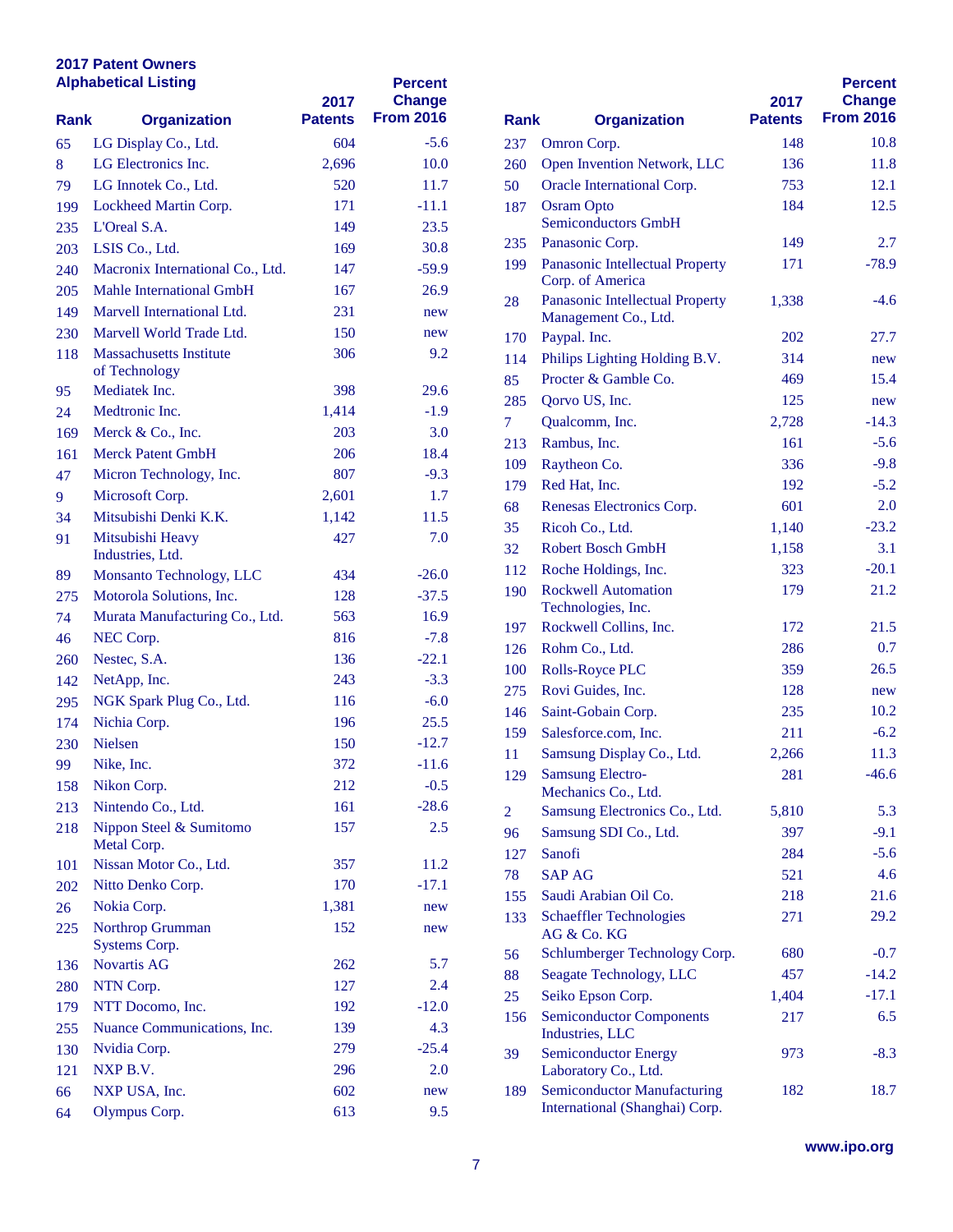| <b>Alphabetical Listing</b> |                                                                                 | 2017           | <b>Percent</b><br><b>Change</b> |             |                                                                  |
|-----------------------------|---------------------------------------------------------------------------------|----------------|---------------------------------|-------------|------------------------------------------------------------------|
| <b>Rank</b>                 | <b>Organization</b>                                                             | <b>Patents</b> | <b>From 2016</b>                | <b>Rank</b> | <b>Organization</b>                                              |
| 57                          | Sharp Corp.                                                                     | 679            | $-20.5$                         | 14          | Toyota Jidosha K.K.                                              |
| 53                          | <b>Shenzhen China</b>                                                           | 709            | 30.5                            | 194         | <b>Tsinghua University</b>                                       |
|                             | <b>Star Optoelectronics</b>                                                     |                |                                 | 104         | <b>United Microelectronics</b>                                   |
|                             | Technology Co., Ltd.                                                            |                |                                 | 247         | <b>United States of Americ</b>                                   |
| 227                         | Shimadzu Corp.                                                                  | 151            | 14.6                            | 267         | <b>United States of Americ</b>                                   |
| 240                         | Shimano Inc.                                                                    | 147            | $-6.1$                          |             | Department of Health &                                           |
| 159                         | Shin Etsu Chemical Co., Ltd.                                                    | 211            | 3.3                             |             | <b>Human Services</b>                                            |
| 20                          | <b>Siemens AG</b>                                                               | 1,538          | 3.6                             | 294         | <b>United States of Americ</b><br><b>National Aeronautics an</b> |
| 41                          | SK Hynix Inc.                                                                   | 938            | $-18.1$                         |             | <b>Space Administration</b>                                      |
| 161                         | Skyworks Solutions, Inc.                                                        | 206            | new                             | 102         | <b>United States of Americ</b>                                   |
| 298                         | Smith & Nephew, Inc.                                                            | 115            | $-85.2$                         | 23          | <b>United Technologies Co</b>                                    |
| 146                         | Societe Nationale d'Etude<br>et de Construction de<br><b>Moteurs d'Aviation</b> | 235            | 18.7                            | 77          | University of California<br>The Regents of                       |
| 265                         | Sonos, Inc.                                                                     | 133            | new                             | 275         | University of Michigan                                           |
| 13                          | Sony Corp.                                                                      | 2,116          | $-2.5$                          | 295         | University of South Flor                                         |
| 98                          | Sprint Corp.                                                                    | 391            | $-30.7$                         | 154         | <b>University of Texas</b>                                       |
| 165                         | <b>Stanford University</b>                                                      | 204            | $-19.6$                         | 286         | <b>UOP</b>                                                       |
| 282                         | Stanley Black & Decker, Inc.                                                    | 126            | 4.0                             | 52          | Verizon                                                          |
| 59                          | STMicroelectronics, Inc.                                                        | 675            | $-9.2$                          | 45          | Western Digital Corp.                                            |
|                             |                                                                                 | 244            | 21.7                            | 127         | Whirlpool Corp.                                                  |
| 141                         | Stryker Corp.<br>Sumitomo Chemical Co., Ltd.                                    | 189            | 9.5                             | 209         | <b>Wisconsin Alumni</b>                                          |
| 182<br>139                  | <b>Sumitomo Electric</b>                                                        | 255            | $-5.5$                          |             | <b>Research Foundation</b>                                       |
|                             | Industries, Ltd.                                                                |                |                                 | 184         | Wistron Corp.                                                    |
| 291                         | <b>Sumitomo Rubber</b>                                                          | 119            | $-3.4$                          | 71          | Xerox Corp.                                                      |
|                             | Industries, Ltd.                                                                |                |                                 | 256         | Xiaomi Inc.                                                      |
| 188                         | Sumitomo Wiring Systems, Ltd.                                                   | 183            | 24.6                            | 263         | Xilinx, Inc.                                                     |
| 165                         | <b>Sun Patent Trust</b>                                                         | 204            | 42.2                            | 165         | Xperi Corp.                                                      |
| 157                         | Symantec Corp.                                                                  | 214            | 0.9                             | 271         | Yamaha Motor Co., Ltd                                            |
| 237                         | Synaptics, Inc.                                                                 | 148            | new                             | 105         | Yazaki Corp.                                                     |
| 222                         | <b>Syngenta Participations AG</b>                                               | 154            | 16.9                            | 240         | ZF Friedrichshafen, AG                                           |
| 10                          | <b>Taiwan Semiconductor</b><br>Manufacturing Co., Ltd.                          | 2,408          | 6.1                             | 93          | ZTE Corp.                                                        |
| 177                         | TDK Corp.                                                                       | 194            | 22.2                            |             |                                                                  |
| 119                         | <b>TE Connectivity</b>                                                          | 301            | 8.0                             |             |                                                                  |
| 19                          | Telefonaktiebolaget<br><b>LM</b> Ericsson                                       | 1,551          | $-0.1$                          |             |                                                                  |
| 102                         | <b>Tencent Technology</b><br>(Shenzhen) Co. Ltd.                                | 354            | 25.1                            |             |                                                                  |
| 42                          | Texas Instruments, Inc.                                                         | 923            | 3.9                             |             |                                                                  |
| 192                         | <b>Thales</b>                                                                   | 178            | 12.9                            |             |                                                                  |
| 49                          | The Dow Chemical Co.                                                            | 765            | 7.8                             |             |                                                                  |
| 144                         | Thomson Licensing S.A.                                                          | 242            | $-7.4$                          |             |                                                                  |
| 286                         | T-Mobile, USA, Inc.                                                             | 124            | new                             |             |                                                                  |
| 94                          | Tokyo Electron Ltd.                                                             | 403            | 3.7                             |             |                                                                  |
| 260                         | Toray Industries Inc.                                                           | 136            | 5.1                             |             |                                                                  |
| 16                          | Toshiba Corp.                                                                   | 1,891          | $-1.5$                          |             |                                                                  |
| 247                         | Toyoda Jidoshokki<br>Seisakusho K.K.                                            | 142            | new                             |             |                                                                  |

| Rank<br><b>Organization</b> |                                                                                      | 2017<br><b>Patents</b> | <b>Percent</b><br><b>Change</b><br><b>From 2016</b> |
|-----------------------------|--------------------------------------------------------------------------------------|------------------------|-----------------------------------------------------|
| 14                          | Toyota Jidosha K.K.                                                                  | 2,015                  | 23.6                                                |
| 194                         | <b>Tsinghua University</b>                                                           | 176                    | $-1.7$                                              |
| 104                         | United Microelectronics Corp.                                                        | 351                    | 7.7                                                 |
| 247                         | United States of America, Army                                                       | 142                    | 4.2                                                 |
| 267                         | United States of America,<br>Department of Health &<br><b>Human Services</b>         | 132                    | $-11.4$                                             |
| 294                         | United States of America,<br>National Aeronautics and<br><b>Space Administration</b> | 117                    | 1.7                                                 |
| 102                         | United States of America, Navy                                                       | 354                    | 5.1                                                 |
| 23                          | United Technologies Corp.                                                            | 1,423                  | 23.0                                                |
| 77                          | University of California,<br>The Regents of                                          | 524                    | 3.6                                                 |
| 275                         | <b>University of Michigan</b>                                                        | 128                    | $-10.9$                                             |
| 295                         | University of South Florida                                                          | 116                    | 1.7                                                 |
| 154                         | <b>University of Texas</b>                                                           | 219                    | 26.0                                                |
| 286                         | <b>UOP</b>                                                                           | 124                    | $-44.4$                                             |
| 52                          | Verizon                                                                              | 715                    | $-5.5$                                              |
| 45                          | Western Digital Corp.                                                                | 837                    | $-27.4$                                             |
| 127                         | Whirlpool Corp.                                                                      | 284                    | 22.2                                                |
| 209                         | <b>Wisconsin Alumni</b><br><b>Research Foundation</b>                                | 162                    | $-3.7$                                              |
| 184                         | Wistron Corp.                                                                        | 187                    | $-69.5$                                             |
| 71                          | Xerox Corp.                                                                          | 586                    | $-30.0$                                             |
| 256                         | Xiaomi Inc.                                                                          | 138                    | new                                                 |
| 263                         | Xilinx, Inc.                                                                         | 134                    | $-15.7$                                             |
| 165                         | Xperi Corp.                                                                          | 204                    | 6.4                                                 |
| 271                         | Yamaha Motor Co., Ltd.                                                               | 129                    | 10.1                                                |
| 105                         | Yazaki Corp.                                                                         | 349                    | $-12.9$                                             |
| 240                         | ZF Friedrichshafen, AG                                                               | 147                    | $-11.6$                                             |
| 93                          | ZTE Corp.                                                                            | 407                    | $-16.0$                                             |